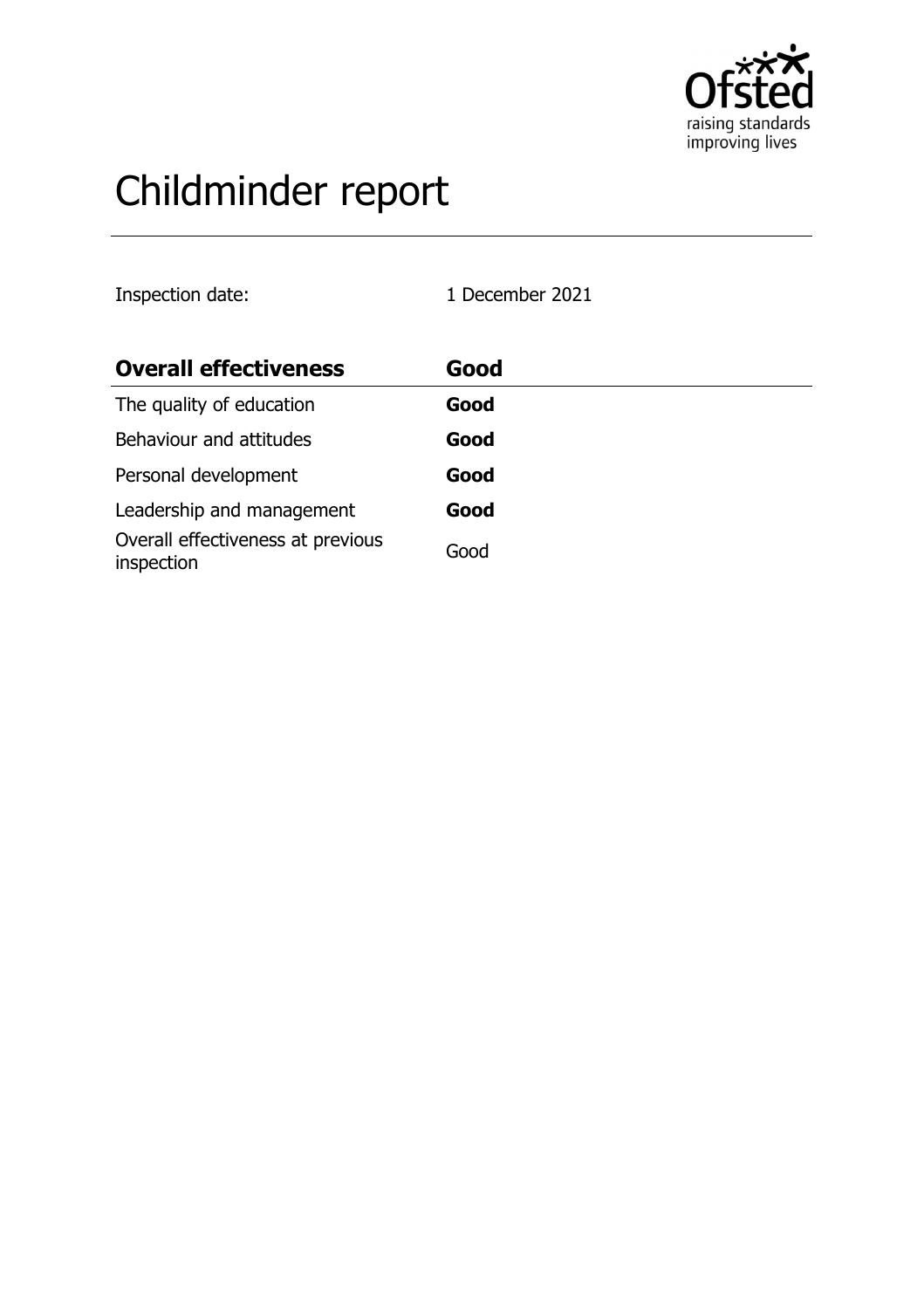

## **What is it like to attend this early years setting?**

## **The provision is good**

Children show that they are very happy and settled in the care of the childminder and her co-childminder. Children have a strong feeling of security. They confidently smile and greet visitors to the setting. They listen carefully to the childminder, play well together, and break into song and dance spontaneously. Children learn valuable social skills. For example, they take part in discussions around the table during snack and mealtimes. Children are kind to each other and help out their peers during activities, for example by passing tools and materials when required. Children are highly praised for their success, which enhances their sense of achievement.

Children enjoy regular outings away from the setting. For example, they visit local parks, small petting zoos and go on woodland walks. This helps to extend their understanding of the wider world around them. Children have a good attitude to play and learning. For instance, they confidently negotiate their play ideas in the role-play kitchen as they discuss what meal they are going to make.

Children behave well. The childminder has high expectations and encourages children to be polite and always use their manners. The childminder is a good role model. She helps children to develop an understanding of sharing and taking turns to support their social skills.

## **What does the early years setting do well and what does it need to do better?**

- $\blacksquare$  The childminder works extremely well with her co-childminder. They reflect and regularly evaluate the childminding provision. The childminder engages in professional discussion with her co-childminder to monitor their practice and consider ways to enhance the service they provide. The childminder attends training and shares ideas with her co-childminder.
- $\blacksquare$  The childminder has a good awareness of how the children are developing from their starting points. She successfully weaves learning into children's self-chosen play to help them to continue to develop. For example, children learn to count and understand the concepts of size as they push toy cars along some guttering. The childminder talks to them about how the size of the car may affect how it moves down the guttering ramp.
- $\blacksquare$  The childminder works well in partnership with parents. She obtains key information, such as children's routines, abilities, likes and dislikes, as well as key words in their language spoken at home. The childminder then carefully plans for children's individual needs. She also guides them on how they can support their children's learning at home. Consequently, children are making progress in their learning.
- $\blacksquare$  The childminder supports children's early communication skills well, particularly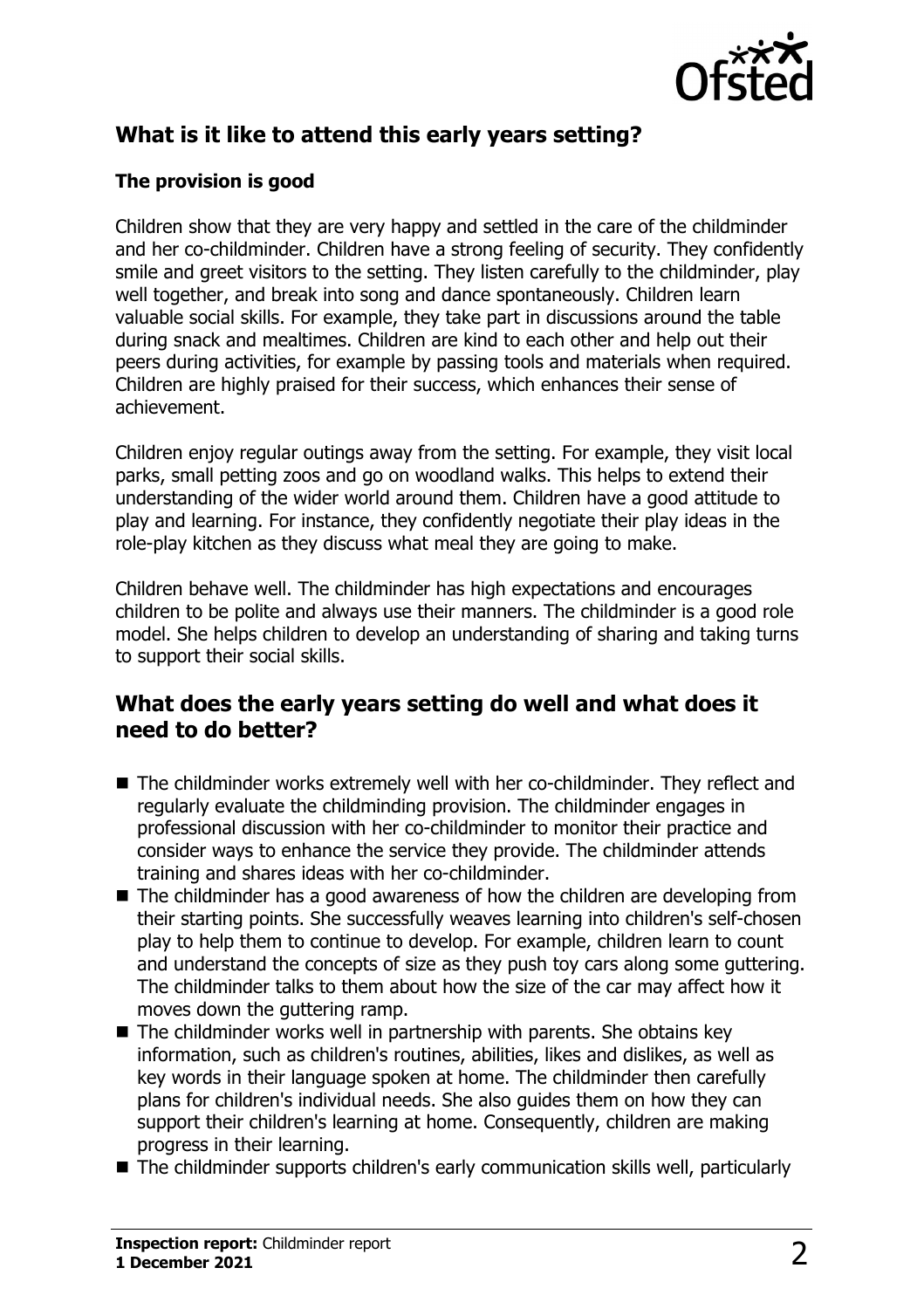

children who speak English as an additional language. She clearly emphasises key words within her interactions and models the correct pronunciation of words. She comments and extends on children's language when they play and explore. The childminder teaches children new vocabulary, such as 'fluffy' and 'masterpiece'. Children copy these new words and later use them to talk about what they have made.

- $\blacksquare$  Children have many opportunities to develop an understanding of healthy lifestyles. The childminders prepare healthy and nutritious meals and snacks, including a range of fruit and vegetables. Children learn about good hygiene routines. They learn the importance of washing their hands before and after mealtimes.
- Children concentrate and focus for extended periods during creative activities. They carefully spread glue with spatulas, make marks with paint and explore the textures of small pieces of different materials. These activities help to strengthen children's small-muscle skills, which they need for later writing.
- $\blacksquare$  The childminder provides planned activities to enhance children's learning. However, she sometimes tries to cover too many aspects of learning during these activities. She moves children on to new tasks before they have had time to fully explore what she intends the children to learn.

## **Safeguarding**

The arrangements for safeguarding are effective.

The childminder updates her safeguarding knowledge regularly through attending training courses. She ensures that both she and her co-childminder can confidently identify the signs and symptoms that may indicate that a child is at risk of harm. They are clear about the steps to take should an allegation be made about someone who lives in the home or works with children. They are well informed about local safeguarding procedures and who to contact if there are any concerns. The childminder regularly assesses the premises to ensure that she provides a safe environment for children to play.

## **What does the setting need to do to improve?**

### **To further improve the quality of the early years provision, the provider should:**

 $\blacksquare$  review the planned activities to focus more precisely on specific learning intentions, to enable children to understand and explore what is being taught.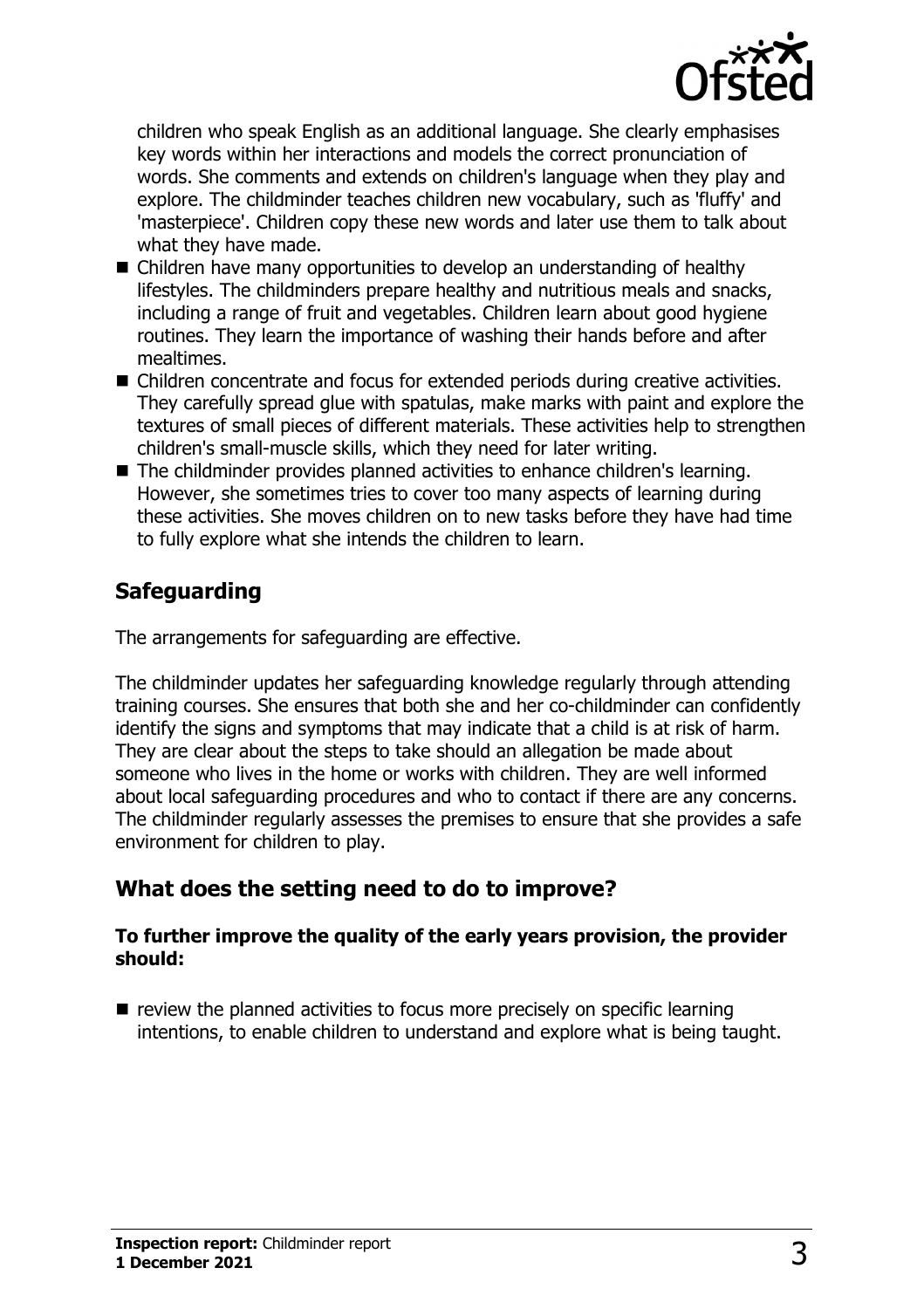

| <b>Setting details</b>                         |                                                                                      |
|------------------------------------------------|--------------------------------------------------------------------------------------|
| Unique reference number                        | EY461199                                                                             |
| <b>Local authority</b>                         | Kent                                                                                 |
| <b>Inspection number</b>                       | 10075427                                                                             |
| <b>Type of provision</b>                       | Childminder                                                                          |
| <b>Registers</b>                               | Early Years Register, Compulsory Childcare<br>Register, Voluntary Childcare Register |
| Day care type                                  | Childminder                                                                          |
| Age range of children at time of<br>inspection | $1$ to $10$                                                                          |
| <b>Total number of places</b>                  | 5                                                                                    |
| Number of children on roll                     | 7                                                                                    |
| Date of previous inspection                    | 9 February 2016                                                                      |

## **Information about this early years setting**

The childminder registered in 2016 and lives in Kent. She operates for most of the year from 7.30am to 5.30pm, Tuesday to Friday. The childminder holds a relevant childcare qualification at level 3. She works with a co-childminder.

## **Information about this inspection**

#### **Inspector**

Kimberley Luckham

#### **Inspection activities**

- This was the first routine inspection the childminder received since the COVID-19 pandemic began. The inspector discussed the impact of the pandemic with the childminder and has taken that into account in their evaluation of the setting.
- The inspector sampled some of the childminder's documentation, including firstaid certificates and risk assessments.
- $\blacksquare$  The inspector took part in a learning walk to find out what the childminder intends children to learn and how she implements the curriculum.
- $\blacksquare$  The inspector carried out a joint observation with the childminder to find out how teaching is evaluated.
- $\blacksquare$  The inspector spoke with children throughout the inspection and gathered parents' views.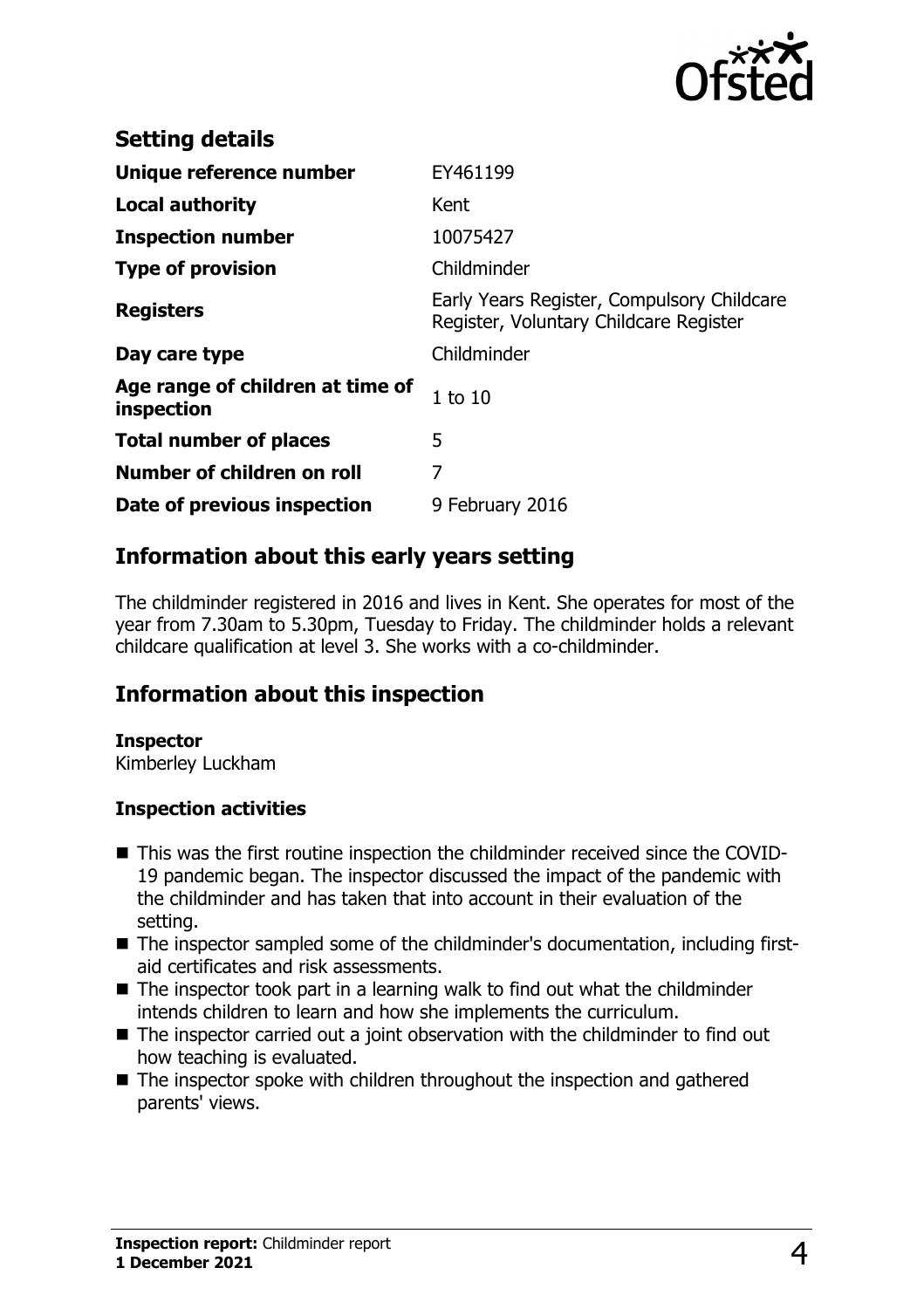

We carried out this inspection under sections 49 and 50 of the Childcare Act 2006 on the quality and standards of provision that is registered on the Early Years Register. The registered person must ensure that this provision complies with the statutory framework for children's learning, development and care, known as the early years foundation stage.

If you are not happy with the inspection or the report, you can [complain to Ofsted](http://www.gov.uk/complain-ofsted-report).